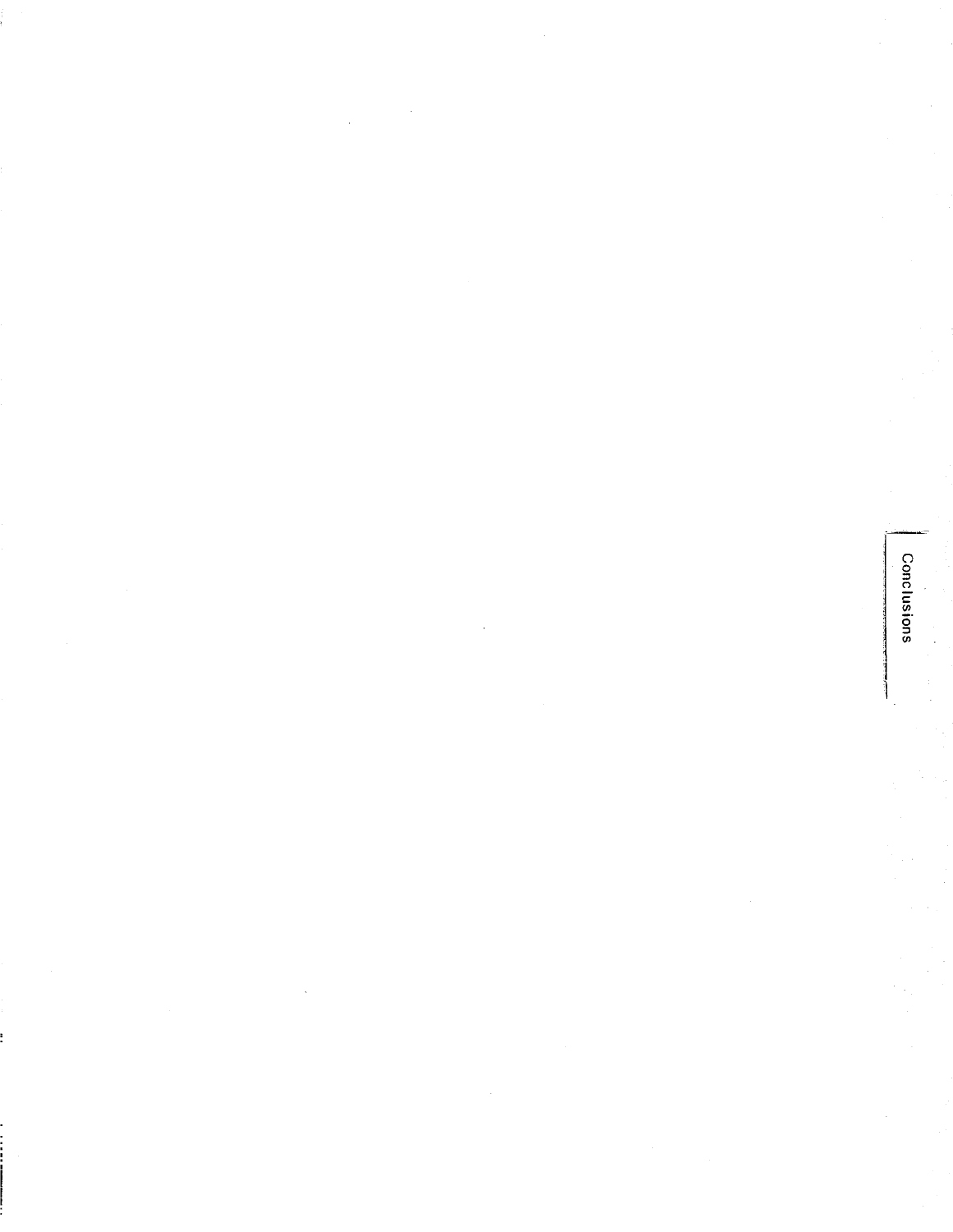#### A. BASIN DIVISION

The Dents Run Watershed area has been divided into nine subregional "areas or basins as described before and shown on Plate 5. Compiled data emphatically indicates the Porcupine Hollow sub-basin as being the primary contributor to the pollution in Dents Run. The average daily acid load from Porcupine Hollow, as measured at Station 21, was 3,676 pounds, 94% of the total average daily acid load of 3,898 pounds contributed to Dents Run by tributary streams. The balance was contributed by Cole Draft and four small tributaries to Dents Run from the ridge separating Dark Hollow and Bell Draft, and measured at Stations 19, 19A, 26, 27 and 28. The remaining sub-basins were generally alkaline. The seeming-incongruity that the average daily acid load of Porcupine Hollow was 109% of the average daily acid load at the mouth of Dents Run, and that-of Cole Draft and the larger of the two small tributaries listed above was

6% of the average daily acid load at the mouth of Dents Run or a total average daily acid load from these contributing sub-basins of 115% of the average daily acid load in Dents Run measured at the mouth of Dents Run at Station 1, is due to the neutralizing effect of the alkalinity of other sub-basins and tributaries. Data Sheets in Appendix E reveal alkaline flows from Station 2, 3, 4, 5, 6, and 7, tributaries entering Dents Run downstream from Cole Draft and Porcupine Hollow. The flow in Dents Run upstream from Porcupine Hollow measured at Sampling Station 18A is alkaline, as are other upstream tributaries-such as Dark Hollow and Little Dents Run. It is evident that neutralization is occurring accounting for the difference between the daily acid load contributed to Dents Run and that measured at the mouth of=Dents Run.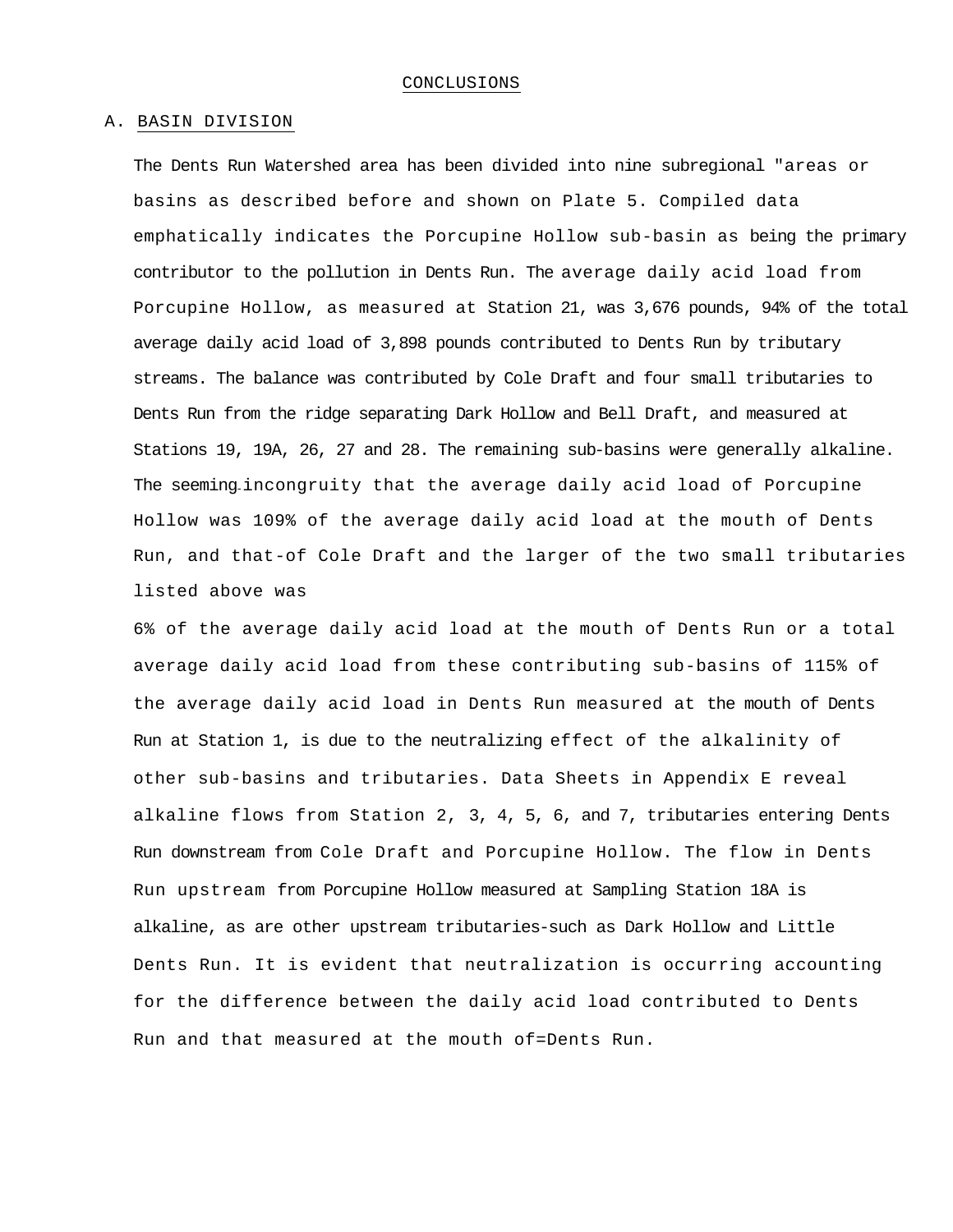We will express percentages of acid loads as based on. the measured acid load from a given source compared to the total average daily acid load contributed to Dents Run by its tributaries of 3,898 pounds as measured at Stations 19, 19A, 21, 26, 27 and 28. This generates a more realistic evaluation than using the acid load as-measured at the mouth of Dents Run after neutralizing action of other contributing sub-basins has taken place.

# B. POLLUTION SOURCES:

There are four major sources and approximately twenty-one minor sources contributing to the pollution of Dents Run with all of the major sources located in Porcupine Hollow sub-basin. Three of the four major sources, 103, 108 and 109, are abandoned deep mines, and one, 107, is an active strip mine located on private property. Sixteen of the twenty-one minor sources, 101, 102, 104, 105, 106, 112, 113, 115, 116, 117, 118, 119, 120, 121, 122, and-125 are also located in Porcupine Hollow sub-basin. Three, 110, 111 and 114, are located in Dents Run basin between the confluence of Dark Hollow with Dents Run and the confluence of Porcupine Hollow with Dents Run and two, 123 and 124, are located in Cole Draft sub-basin. Of the minor sources nine, 101, 102, 104, 105, 106, 110, 111, 112 and 113, are abandoned deep mines and of the remaining twelve, nine, 114, 115, 116, 117, 118, 119, 120, 121 and 122 are mine refuse piles, three, 123, 124 and 125, are abandoned strip mines. Major pollution flows are shown on Plate 7 and the locations of pollution sources are shown on Plates 8 and 9.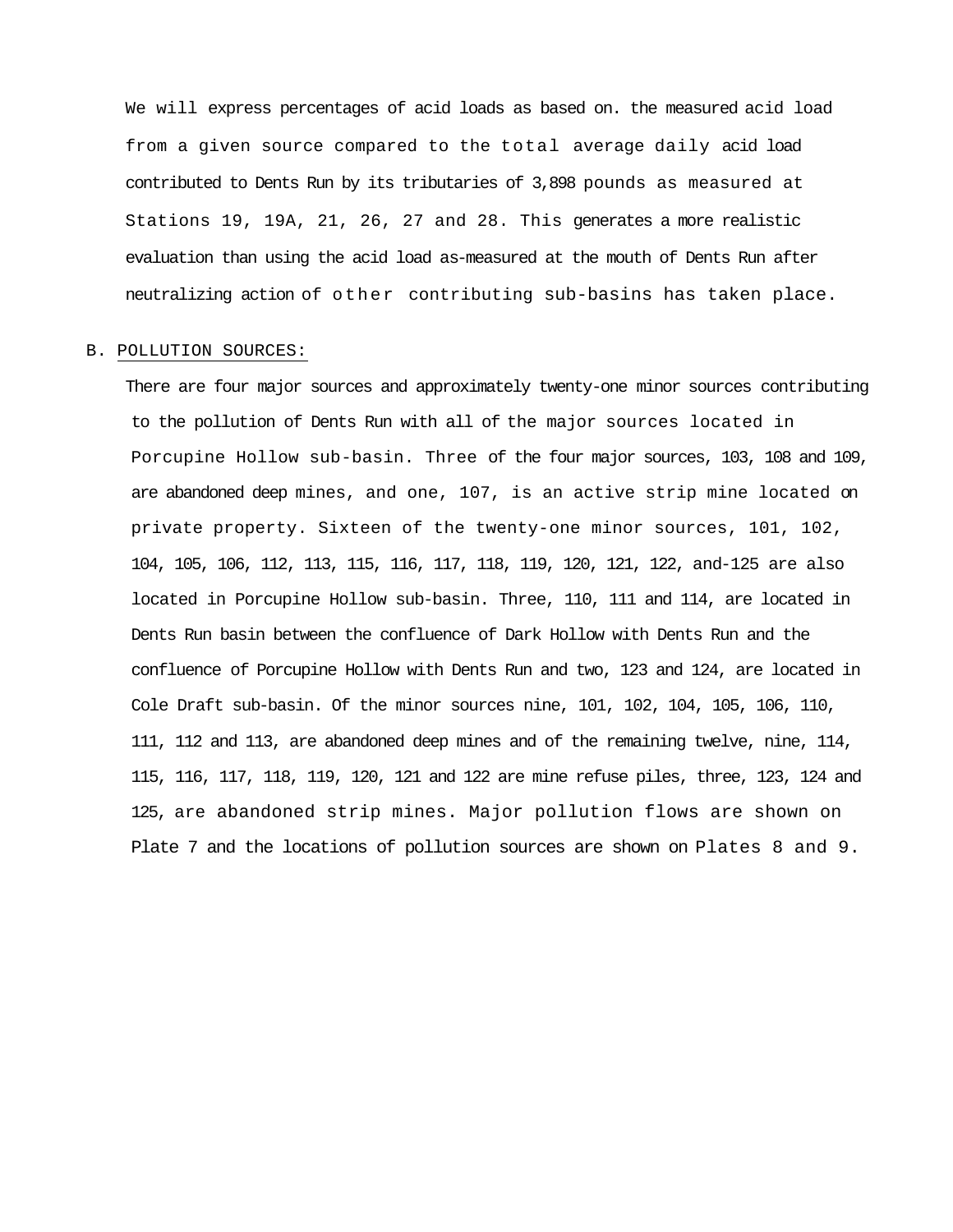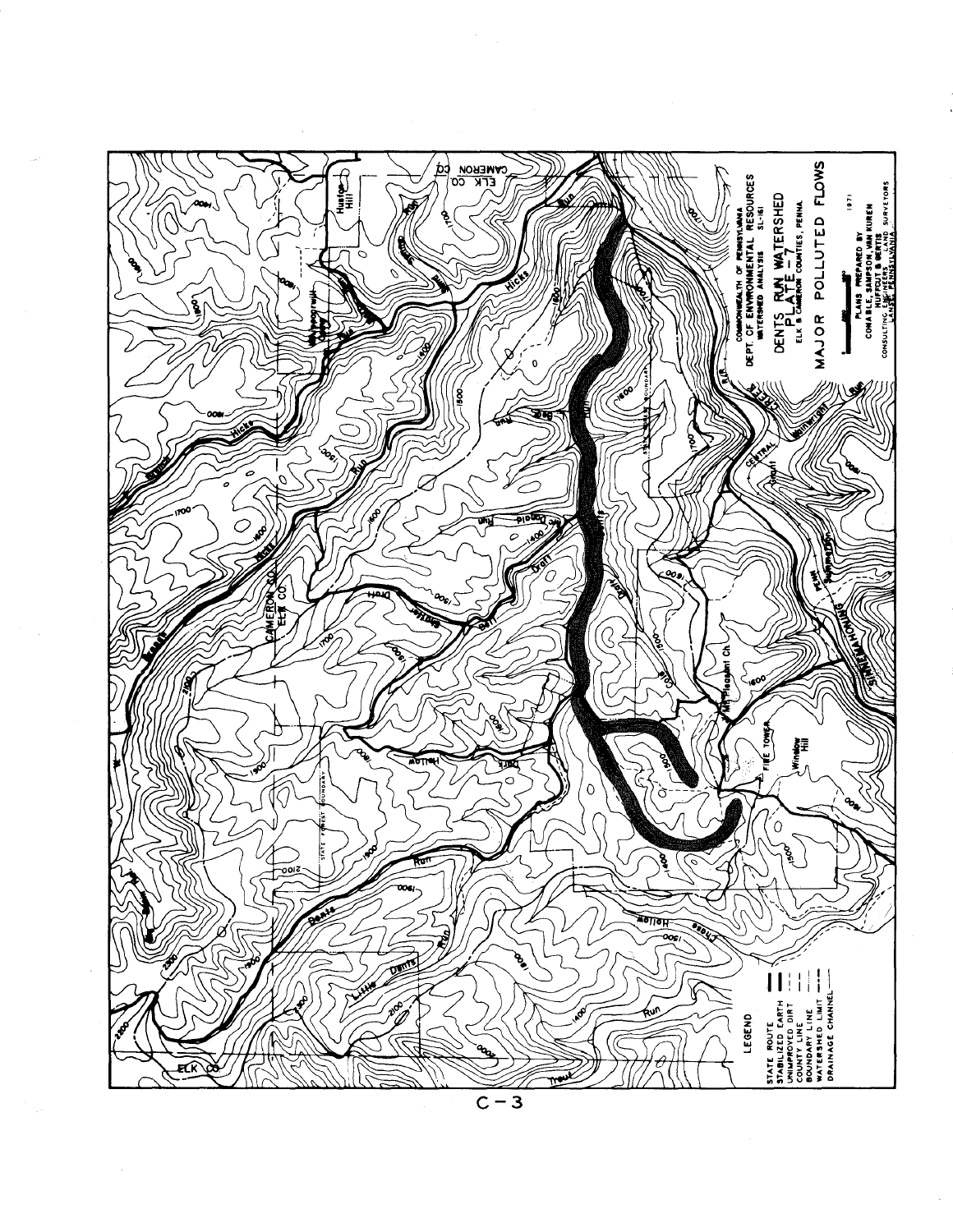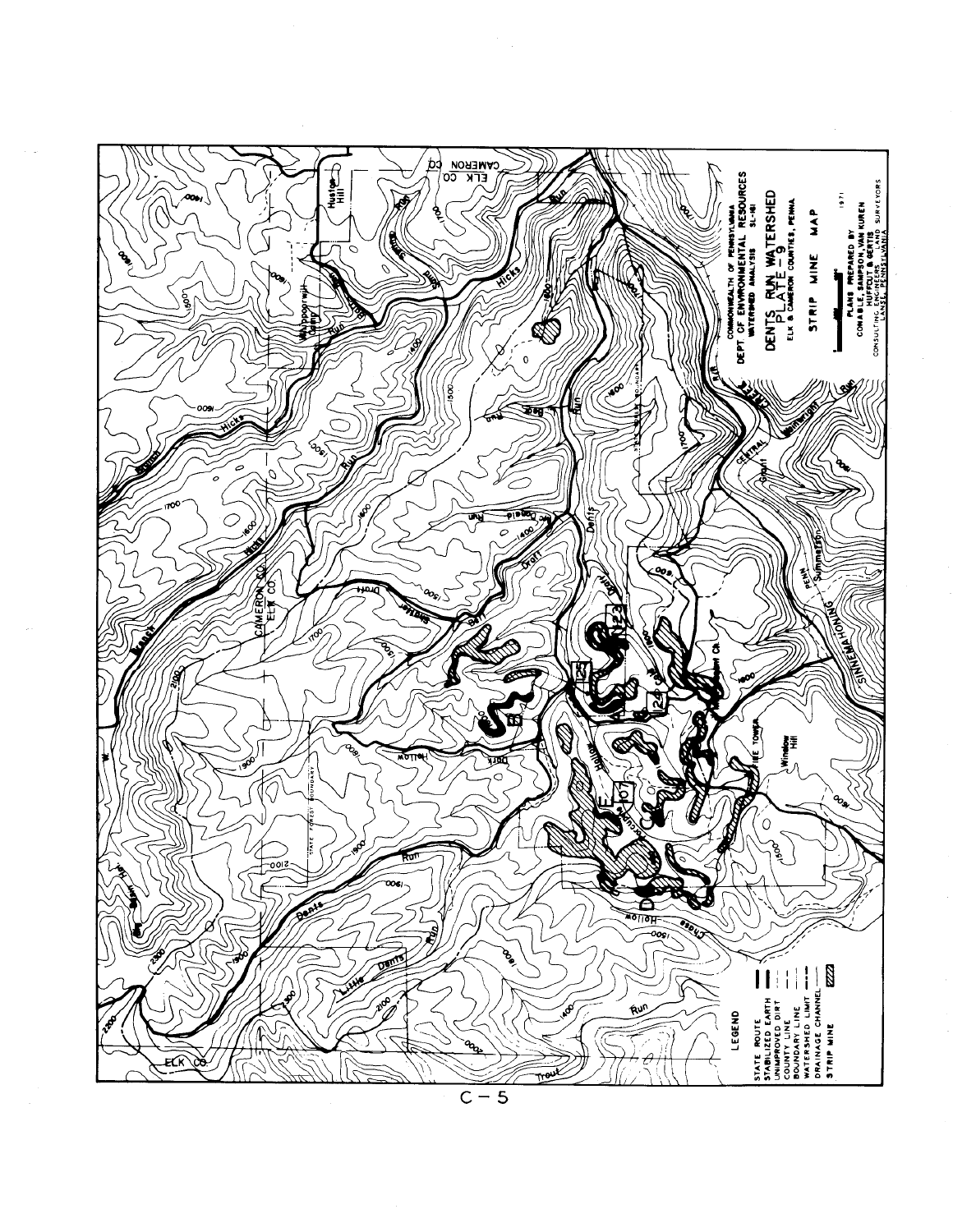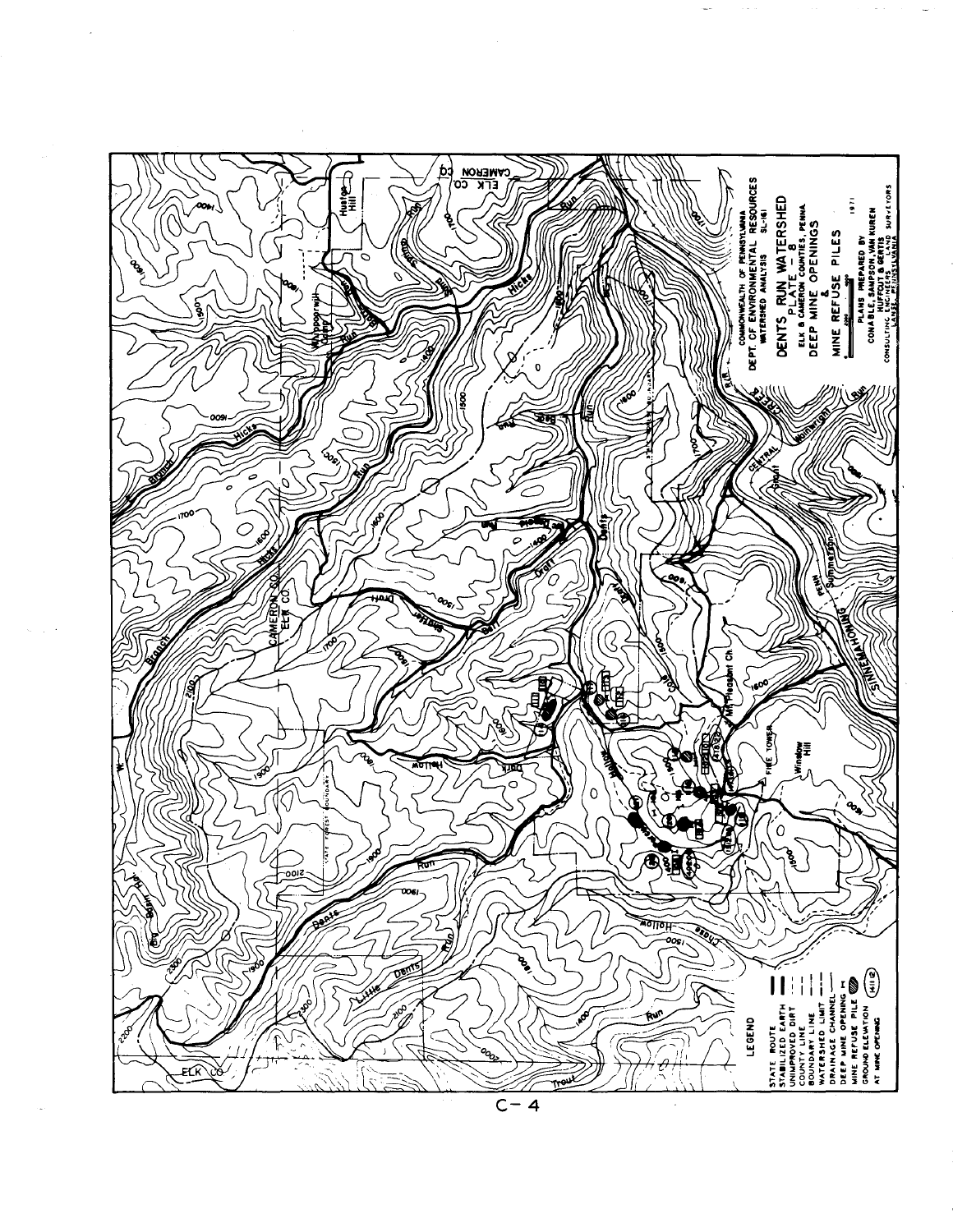

 $\frac{1}{2}$ 

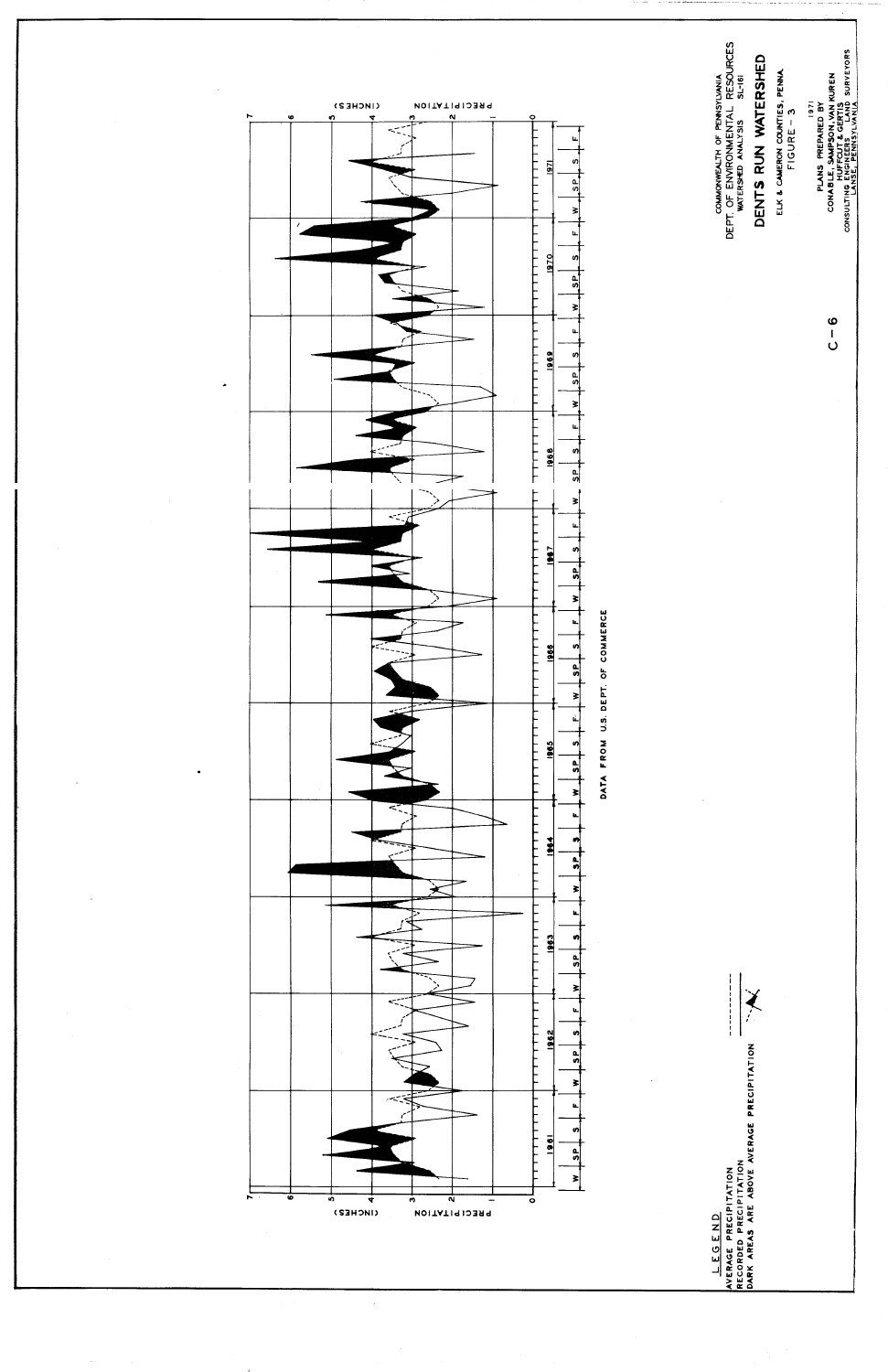#### C. SURFACE DRAINAGE:

During the months of June, July and August of 1971 and for the first half of the month of September, 1971, precipitation in the basin was below average as indicated in Figure 3, and stream flows were, therefore, below normal. Normal surface drainage in the area has been disrupted by strip mining, particularly in the Porcupine Hollow and Cole Draft area and to a certain extent in the main Dents Run basin between Dark Hollow and Bell Draft.

No surface water was observed entering deep mine shafts, only being discharged there from. All deep mines which are discharging a heavily pollutant effluent are located in immediate proximity to strip mines. It is our conclusion that the major portion of the flows emitting from these deep mines is water entering the deep mines as a result of strip mining activity where the strip mine areas have not been properly recontoured.

Deep mine refuse piles affect the pollution contribution to the streams during rainfall periods. Removal of these refuse piles would reduce pollution during rainfall and, by using the piles as borrow material for filling, strip mine areas can accomplish a second purpose.

Surface drainage was significant during periods of rapid surface runoff due to sudden rainstorms. Such runoff did not have a diluting effect on the acidity of Dents Run as measured in Mg/L. This value remained constant for all practical purposes indicating

that runoff from strip mine areas was highly acid in content

 $C-8$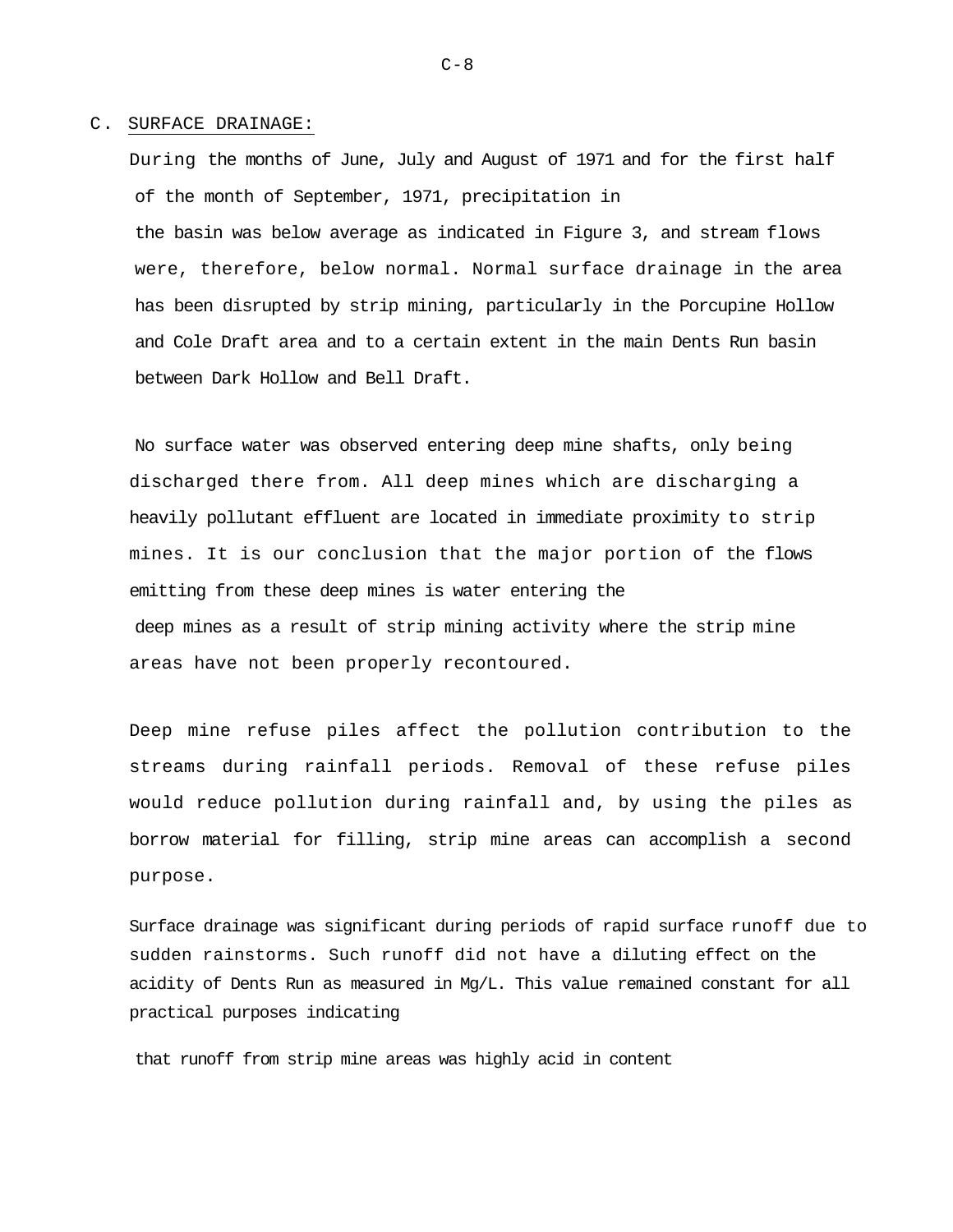for reasons stated previously in the geological report. Also, in some of the strip mine areas surface water ponds, eventually percolating into the soil and becoming sub-surface water.

In our opinion, slugging was not a significant factor in stream pollution. The acidity of the stream as expressed in mg/l remained essentially constant regardless of stream flow. Acid load expressed in pounds per day did vary directly with stream flow but in direct proportion to the measured flow.

## D. SUB-SURFACE DRAINAGE:

The geologic structure controls sub-surface drainage as previously described. A comparison of the strip mine map (Plate 9) with the contour map of the Clarion Coal (Type A) (Plate 11-A) shows clearly that the vast majority of the strip mine workings are of this coal seam. This is the major coal seam shown on the Generalized Stratigraphic Section, Page 1-8, and the Geologic Cross-Section (Figure 2) and separates the Pottsville Formation from the Allegheny Formation. Deep mine openings clearly indicate that deep mine activity was conducted in this layer also. Sub-surface waters following this coal seam collect at Porcupine Hollow either as a result of the geologic structure or due to being discharged from the openings from the abandoned deep mines. If the discharges from deep mines 101 and 102, 103, 108 and 109 could be completely eliminated, approximately 40% of the average daily acid load in Porcupine Hollow, including Porcupine Run, as

measured at Stations 23 and 24 would be removed, or nearly 51% of the average daily acid load as measured at the mouth of Dents Run. However, attempting to establish permanent seals of these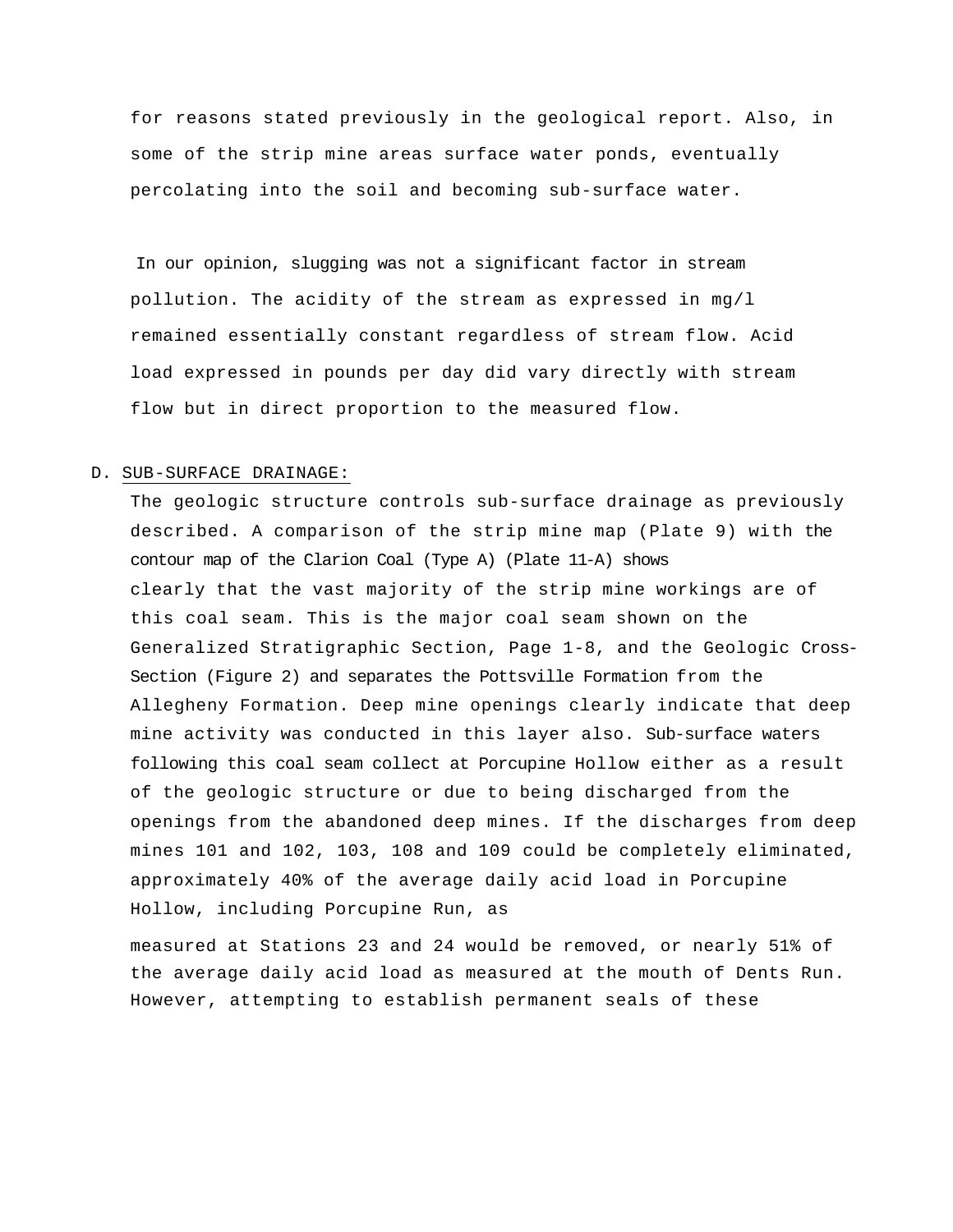deep mine openings would not appear to be an effective solution. Mine opening elevations as determined in the field were 1,418 for openings 101 and 102, 1,473 for 103, 1,402 for 108 and 1,512 for 109. Ground elevations, again determined in the field, for the highest point where saturated ground and possible ponding could occur for these deep mines were 1,672 for 101 and 102 and 103, 1,634 for 108 and 1,624 for 109. Therefore the potential heads for these mine openings were 254 feet for 101 and 102, 199 feet for 103, 232 feet for 108 and 112 feet for 109. Since sub-surface water is obviously following the down-dip of the coal seam, sealing of the mine openings would cause a build-up of head behind the seals. Without construction of very extensive water-tight barriers, the imposed heads would eventually cause ground waters to erupt elsewhere, possibly in a more undesirable form. Extensive drilling, information would be required to design the necessary barriers and the costs of drilling and barrier construction would be out of proportion with any predictable permanent results. Elimination or reduction of sub-surface flows by other means, namely recontouring and revegetation of strip mined areas to a more natural state would seem to present the optimum solution for abatement.

# E. POLLUTION VS. FLOW

Normally it would be expected that an increase in stream flow due to runoff of surface waters would result in a decrease in acidity due to the diluting effect of the surface waters. Such was not the case. There did appear to be a tendency towards lower acidity values in the case of deep mine discharges with increased flows but the measured acidity in Porcupine Hollow,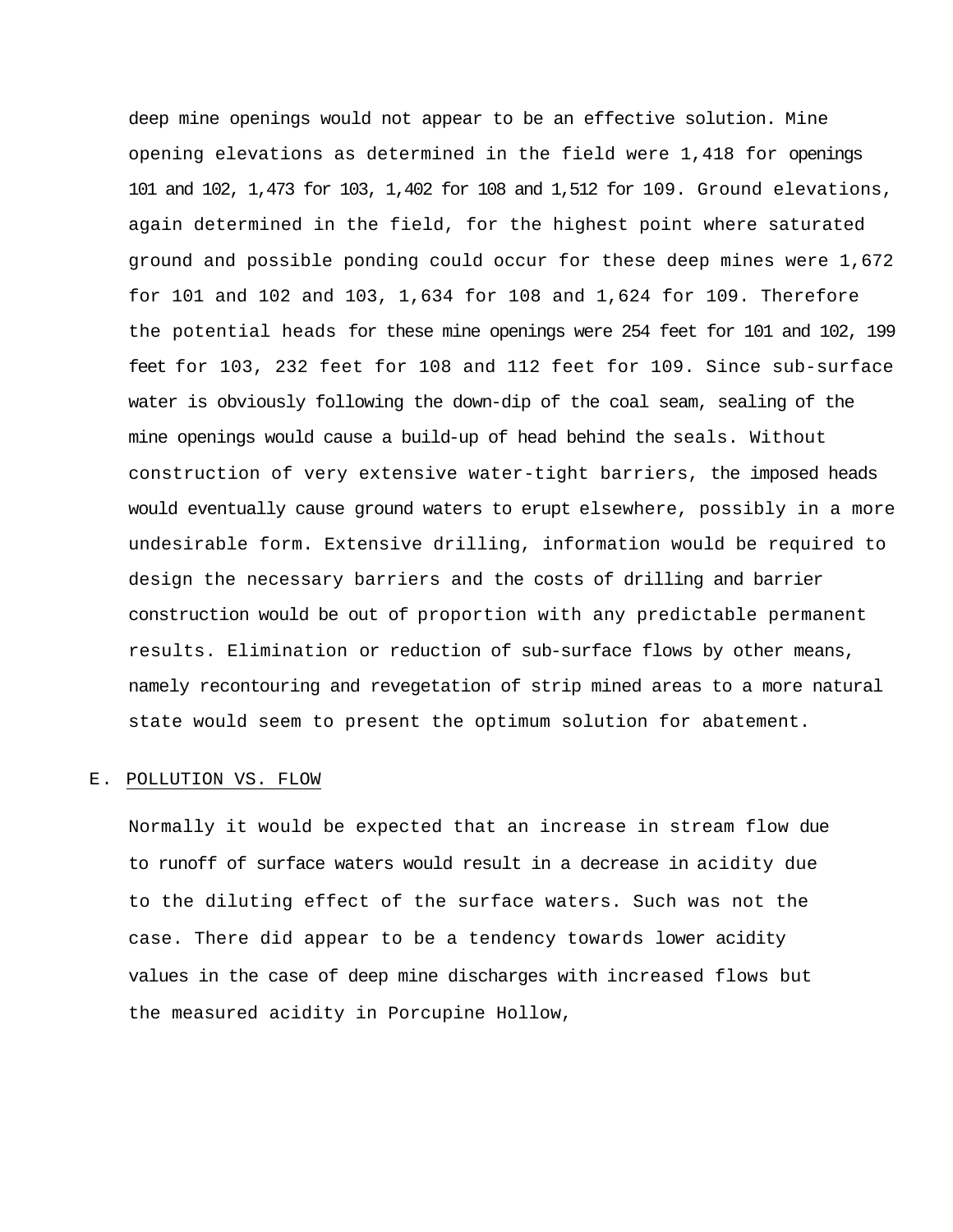in particular, remained constant regardless of the amount of flow and, in some instances, even increased. The conclusion we draw from this is that the runoff of surface waters from active strip mines and from unreclaimed or partially reclaimed strip mine workings coupled with runoff from mine refuse piles contributes sufficient acidity to nullify any diluting effects. Since acidity in mg/l remained constant regardless of flow, the acid load in pounds per day varied directly with stream flow.

#### F. CONTRIBUTIONS FROM POLLUTION SOURCES:

Of the identifiable pollution sources where it was possible to obtain measurements of flow and acid load, four sources, 103, 107, 108 and 109, were classified as major sources as previously defined and the combined discharges of Sources 101 and 102 also constituted a major source. These sources contribute 2,135 pounds per day or 54.8% of the total average daily acid load of 3,898 pounds contributed to Dents Run by tributary streams. The remainder of the pollution enters Dents Run as sub-surface drainage or surface runoff in such a manner as to preclude pin-pointing the origination and measuring the quantity. Based on the various values obtained by measurement during dry weather periods, heavy rainfall periods and generally normal periods which provide the maximum, minimum and average daily acid loads respectively, other measurable minor sources, namely 110, 111, 112, and 113, account for 1.4%. of the total average daily acid load contribution. We estimate that 38% is from surface runoff over strip mined area and the 5.8% balance of the total average daily acid load contribution is from sub-surface drainage due to the geologic structure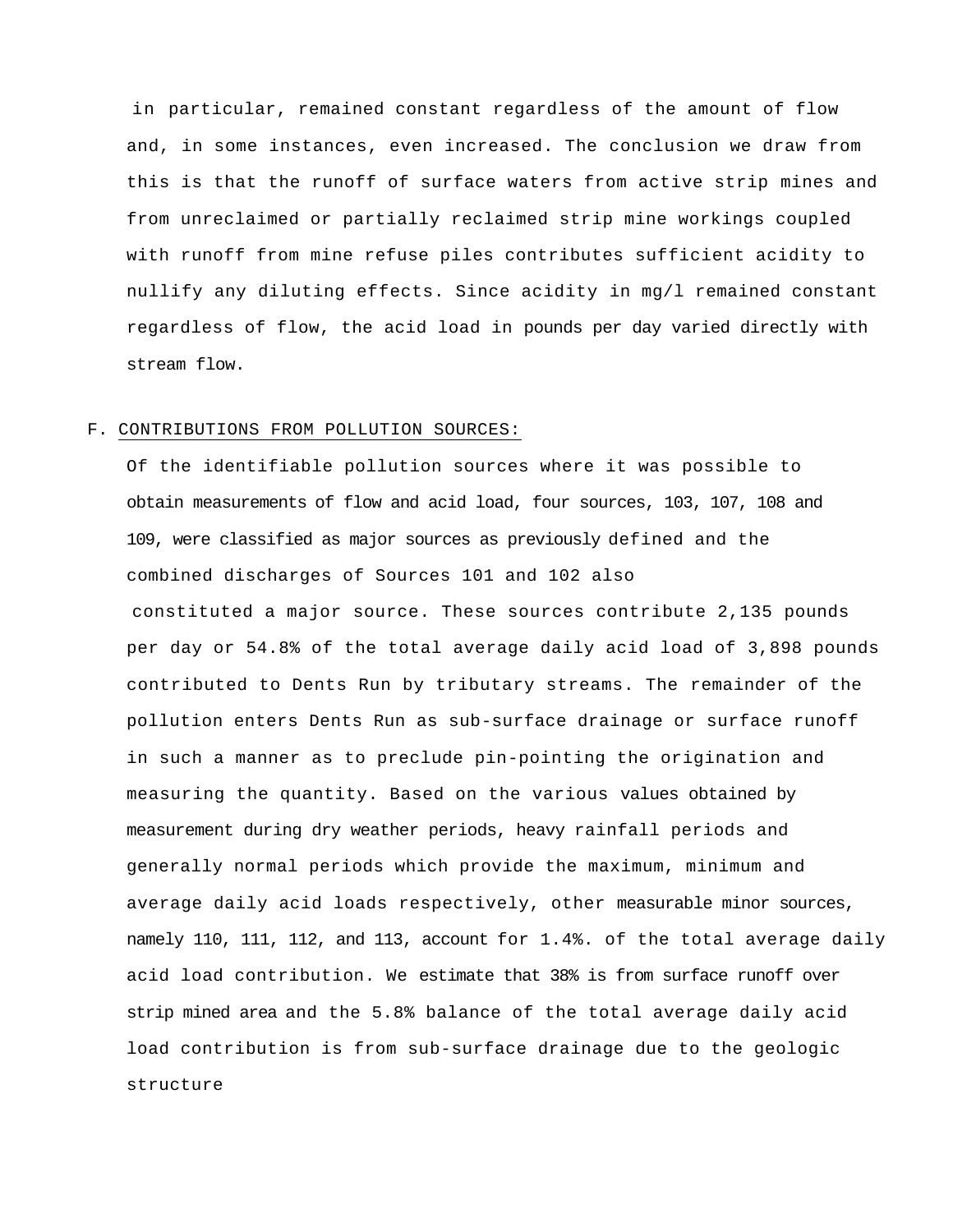as discussed previously. However, during heavy rainstorms and the sudden runoff resulting there from, the contributions vary

considerably. During these periods, Sources 101 and 102, 103, 107, 108 and 109 contribute 29.2% of the maximum daily acid load, Sources 110, 111, 112, and 113 provide 1.1%, sub-surface drainage decreases slightly to an estimated 5% and we estimate that surface drainage accounts for the balance of 64.5%.

## G. DIVERSION OF SURFACE RUNOFF:

Since the major cause of pollution in Dents Run is the discharge from the aforementioned deep mine openings, two obvious solutions immediately present themselves. The first would be a complete dessation of the discharges from these mine openings which could be accomplished only by permanent seals of the mines and, as has been discussed previously in this report, appears to be impractical if not impossible. The second is a major reduction of the amount of surface water which enters the deep mines and is subsequently discharged. It would appear that this could be accomplished by recontouring and revegetation so as to obtain either a faster runoff of surface waters or a greater utilization of surface waters that are absorbed into the soil through the requirements for water of vegetation. Recontouring would include construction of diversion ditches in some areas to facilitate runoff and surface drainage and to eliminate or relieve ponding or accumulation of surface waters which occurs now due to the existing terrain. Recontouring, including diversion ditches, would have a two-fold effect. The increased rate of surface runoff will reduce the discharge from mine openings thereby reducing the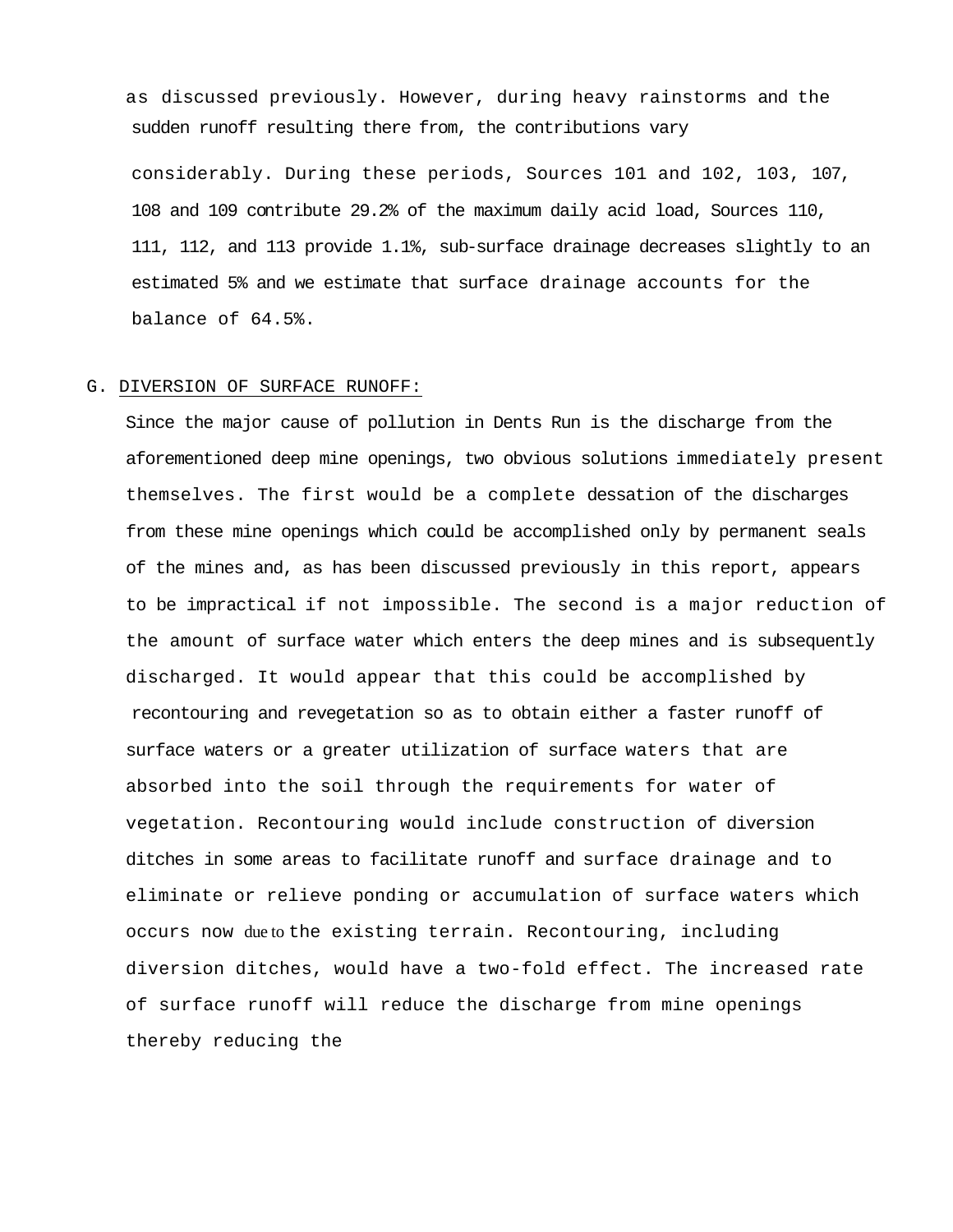acid load in Porcupine Hollow and thence Dents Run. Secondly, a dilution during periods of heavy runoff will occur as a result of the greater runoff of better quality water achieved from regrading and revegetation. By directing a greater portion of rainfall into streams prior to absorption into the ground, subsequent discharge from the deep mine openings will be reduced. The evidence indicates that during periods of rainfall, although the total flow in the stream increases, the increase in discharges from deep mine openings is not proportional and yet the acid load increases and the acidity of the stream as expressed in milligrams per liter. of parts per million remains constant. As has been mentioned previously, we attribute this to runoff during these periods from mine refuse piles and from unreclaimed strip mine workings. We believe that the elimination of the refuse piles and recontouring and revegetation of the strip mine workings will materially reduce the acid load in pounds per, day in Dents Run during rainfall periods.

# H. TREATMENT OF DISCHARGES:

Treatment of the discharges from abandoned deep mine openings was considered, but the high iron content of these discharges renders treatment impractical, if not impossible, and certainly uneconomical. We also considered storing of discharges from the deep mines in a large retention pond or basin with subsequent discharge into the stream taking place during rainfall periods in order to take advantage of the diluting effects of surface runoff at these times. However, this also presents a serious impracticality in the operation of such a system in that the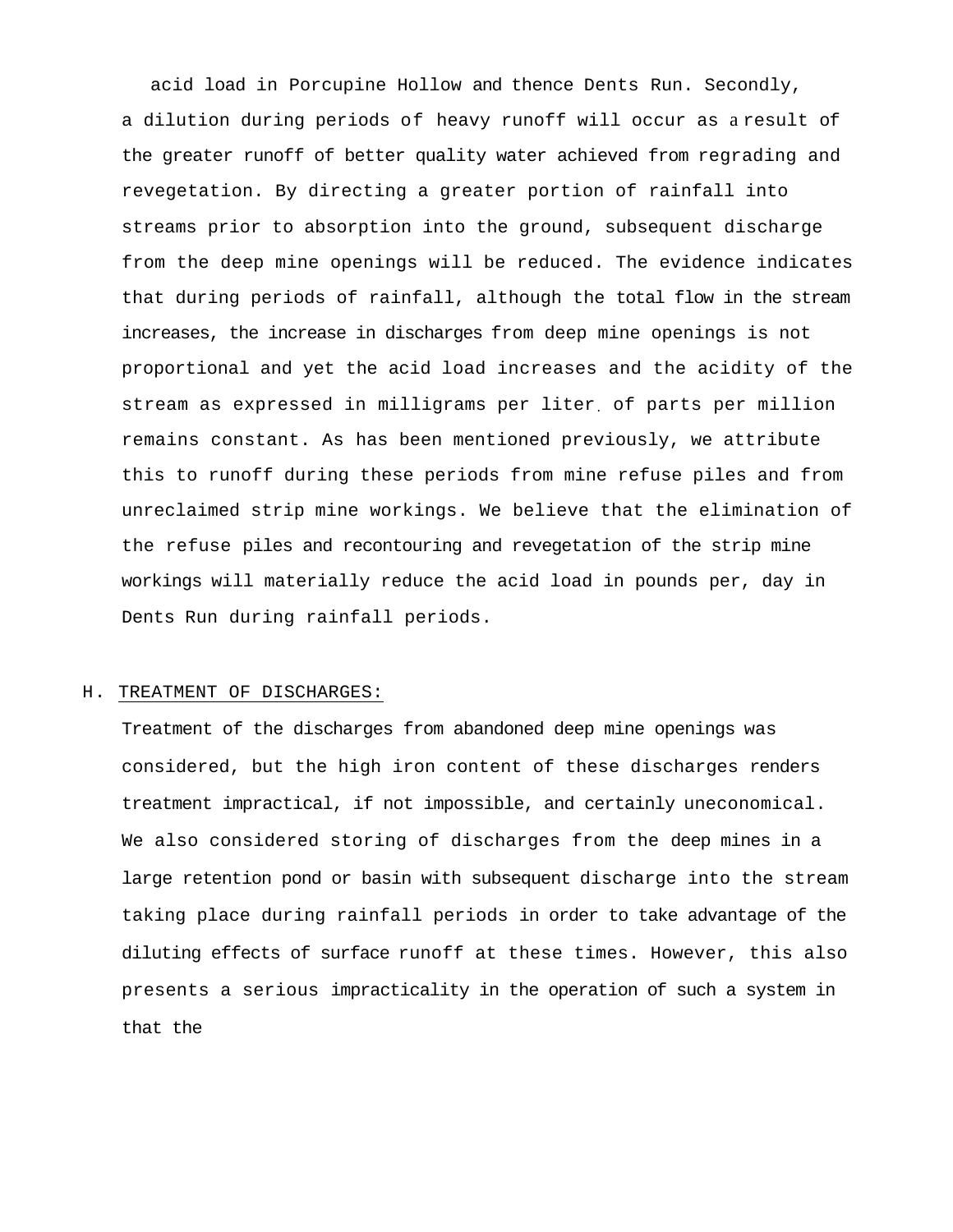release of the impounded waters would seem to have to be controlled manually. Also, until such time as the surface<sup>-</sup> runoff into the streams can be improved as to water quality, we would create a severe slugging situation during rainfall periods' while having a relatively unpolluted stream during dry weather flows.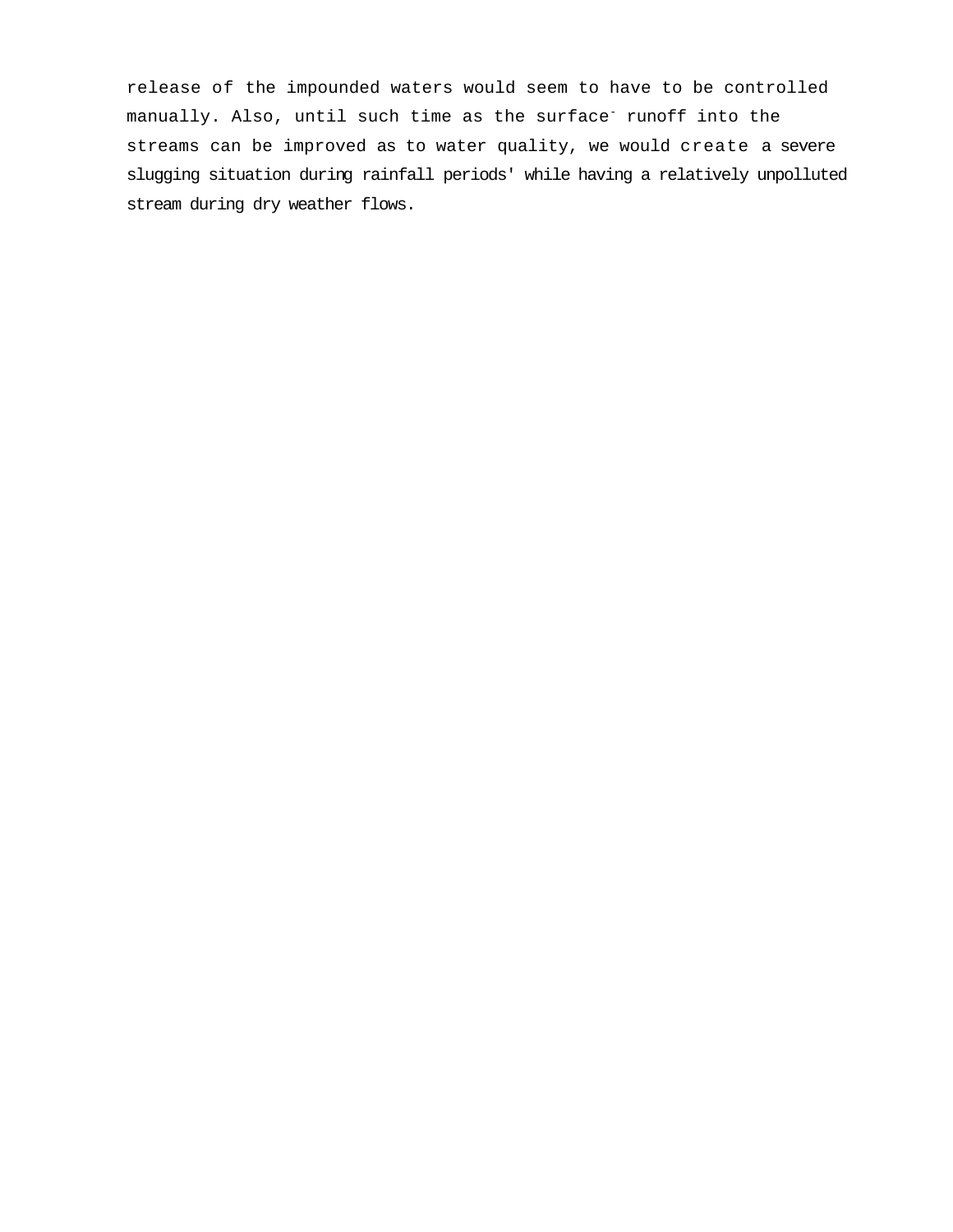#### RECOMMENDATIONS

# A. POLLUTION SOURCES:

1. Major Sources:

a. The four major sources of pollution are the discharges from Deep Mine Openings 103, 108 and 109 and the flow into Porcupine Hollow of impounded water at Strip Mine Area 107. In addition, the combined discharges from Deep Mine Openings 101 and 102 constitute a major source. Maximum flows from these sources range from 22,000 gallons per day to 82,000 gallons per day and a total

of 261,000 gallons per day and occurred on the same date as the maximum recorded flow in Dents Run. The flow from these sources on this day was only 1.4% of the total flow in Dents Run, yet the acid load contributed on that day from these sources was 51.9% of the total. Average daily flow from these sources is 2.4% of the total average daily flow in Dents Run and average

daily acid load from these sources is 63% of the total average daily acid load in Dents Run.

b. Elevation differences between the mouths of the mine openings involved and the high point of the immediate terrain ranges from 112 feet to 254 feet and would indicate that, without extensive drilling information, sealing of these mines to prevent the discharge would not be advisable. Therefore, we recommend improving surface drainage in unreclaimed strip mine areas and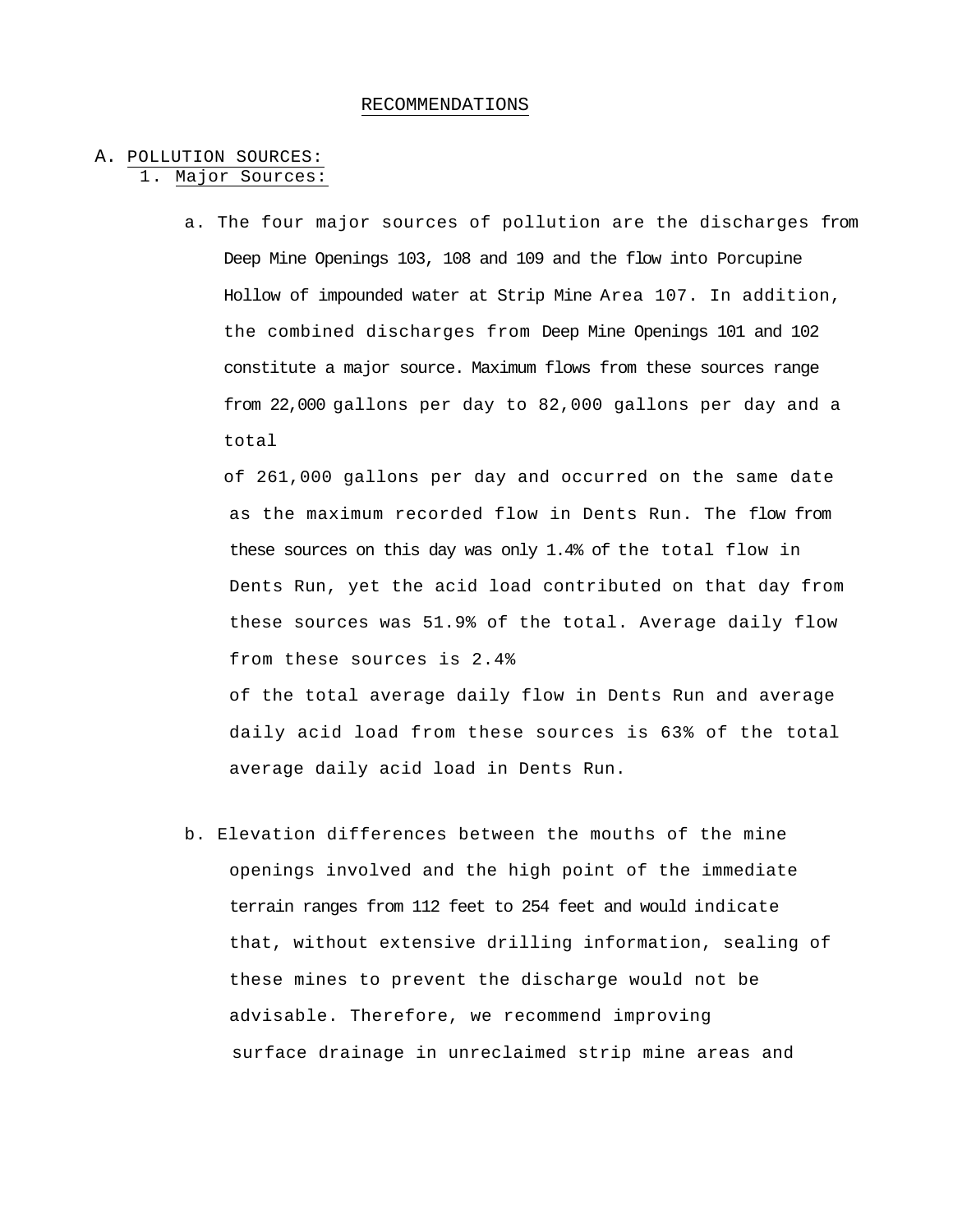randomly reclaimed strip mine areas and restoration of surface drainage in the deep mine areas through total reclamation of strip mined areas. Recontouring and revegetation of all strip mine workings affecting surface drainage in the areas of the major sources should be undertaken in order to reduce or eliminate percolation of surface waters into the deep mines with the subsequent discharge of heavy pollutants.

- c. Major Source 107 is the flow of water impounded outside the barrier and spoil pile of an active or recently active strip mine. Recontouring and revegetation is recommended here in order to restore normal surface drainage patterns, i.e., total reclamation.
- d. A tabulation of these sources is presented in Appendix C.
- e. Upon completion of mine refuse dump removal and strip mine reclamation, a monitoring program should be established to determine the effectiveness of the abatement program for the Dents Run Watershed.

# 2. Minor Sources:

A further reduction of acid waters in Dents Run and its tributaries can be achieved by elimination or reduction of the minor sources. Sources 104, 105, 106, 110, ill, 112 and 113 are deep mine discharges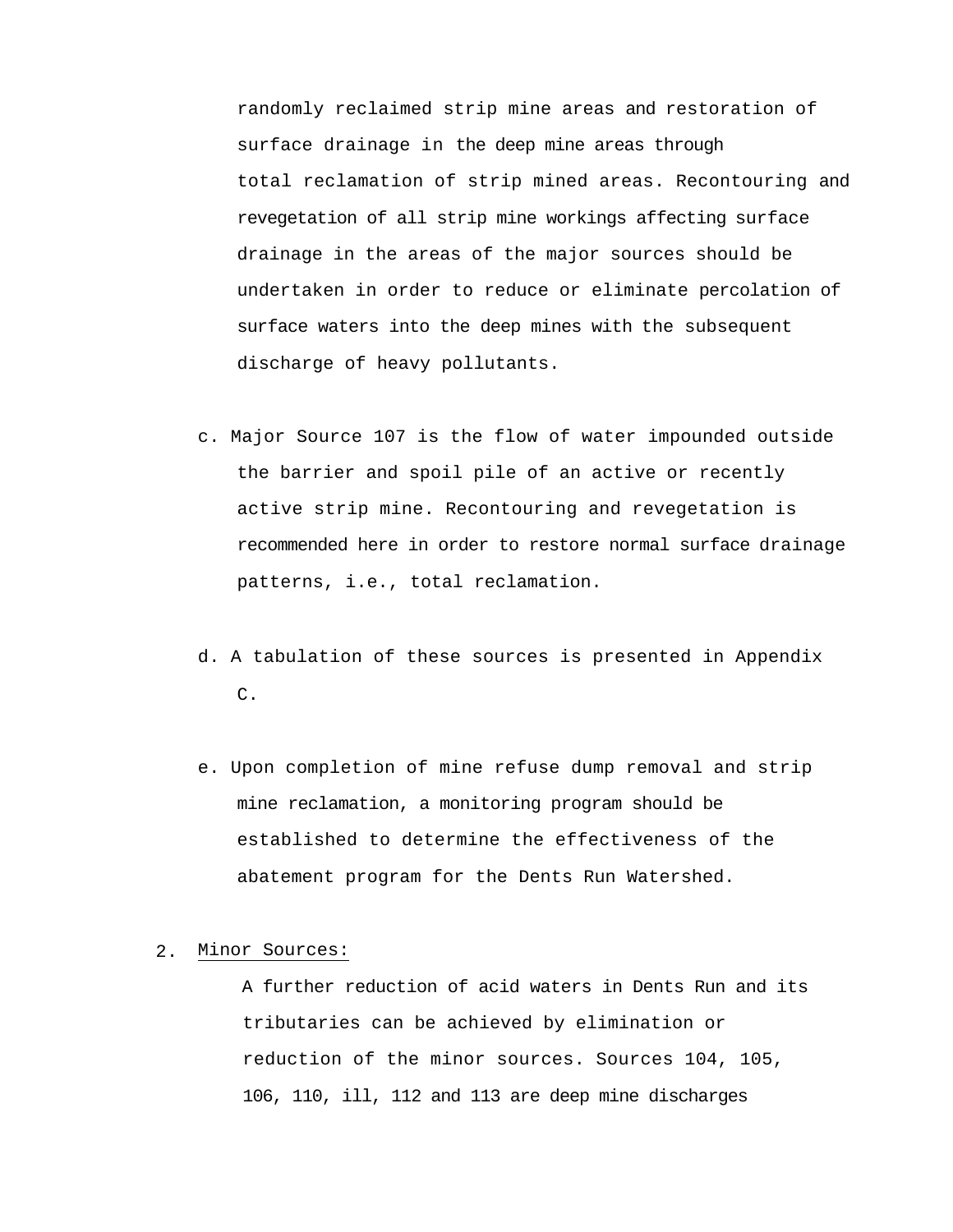of varying quantity and severity. At 104, 105 and 106, flows are merely seepages downs lope from the mine openings and not measurable for quantity. Sources 110 through 113 are deep mine discharges averaging from 3,000 gallons per day to 12,000 gallons per day and the maximum daily acid load contribution from these sources is less than 2% of the total acid load. Recontouring and revegetation, as recommended for the strip mine workings for the major sources, is expected to achieve similar results for Sources 104, 105 and 106. Recontouring and revegetation of other strip mine workings as described in Paragraph (d) below is expected to achieve similar results for Sources 110 through 113.

- b. Sources 114 through 122 are mine refuse piles for which we recommend removal and disposal. A tabulation of these sources appears in Appendix C along with the specific recommendation for removal and disposal of each and an individual cost estimate therefore.
- c. Sources 123 through 125 are strip mines, either active, unreclaimed or randomly reclaimed. Recontouring and revegetation to as close to the natural state as possible is recommended, or total reclamation.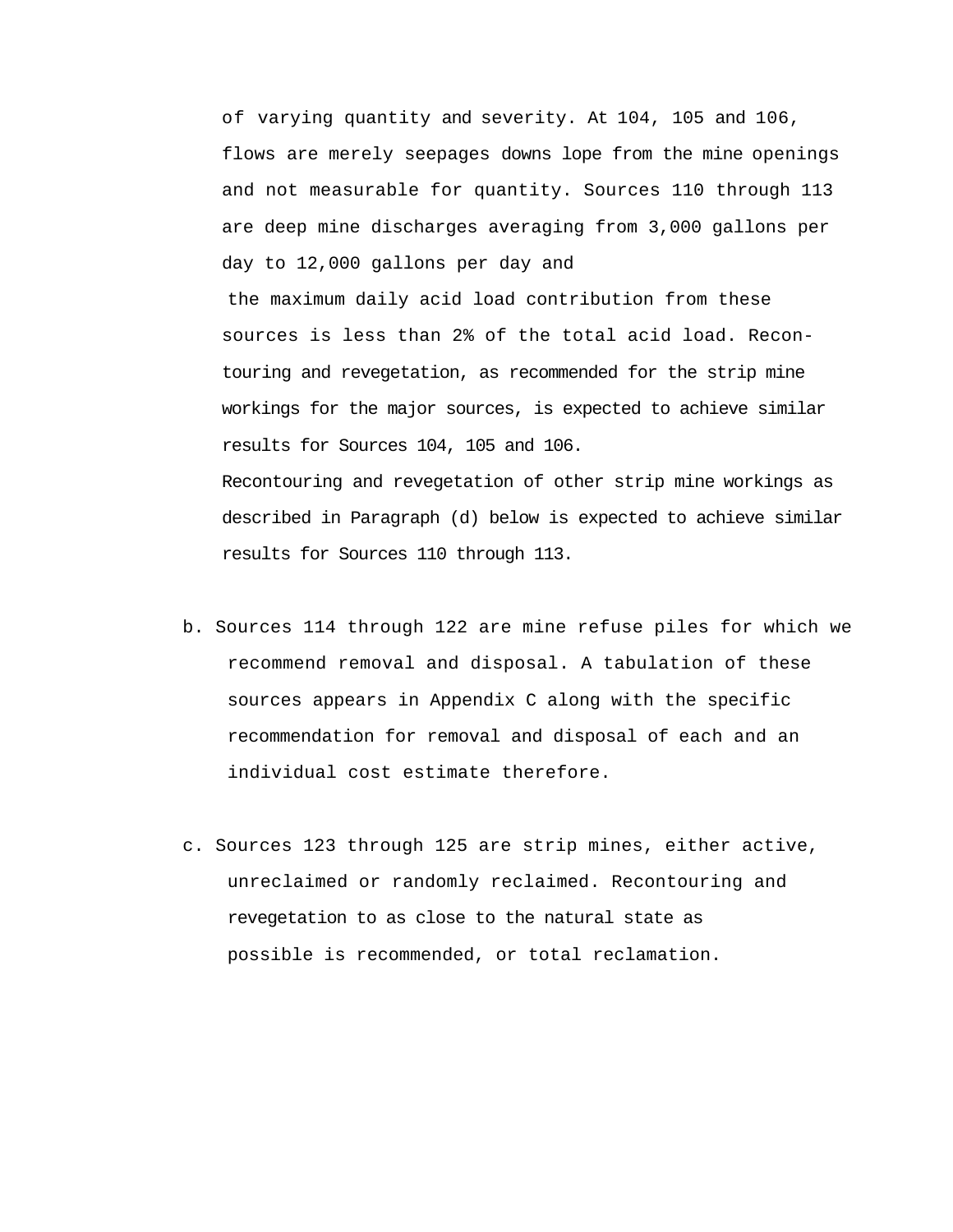d. In addition, we recommend that all strip mine workings within the watershed area, with the exception of that

east of Little Bear Run as shown on Plate 9, be recontoured and revegetated, or totally reclaimed.

e. Upon completion of mine refuse dump removal and strip mine reclamation, a monitoring program should be established to determine the effectiveness of the abatement program for the Dents Run Watershed.

### 3. Surface Drainage

a. Recontouring and revegetation to the natural state will restore natural drainage patterns and eliminate acid runoff from strip mine workings.

#### B. IMPLEMENTATIONS:

The majority of strip mine workings to be recontoured and revegetated that affect Major Sources 101 and 102, 103, 107, 108 and 109 are located on privately owned lands as are the deep mines from which drainage is affected by these strip mine workings. Therefore, necessary rights of entry or suitable means of access must be obtained before work can commence.

#### C. SUB-SURFACE DRAINAGE:

As stated previously, we estimate that less than 10% of the pollution in Dents Run results from sub-surface drainage due to the geologic structure in the Porcupine Hollow sub-basin. Because of the geologic structure, it. will be impossible to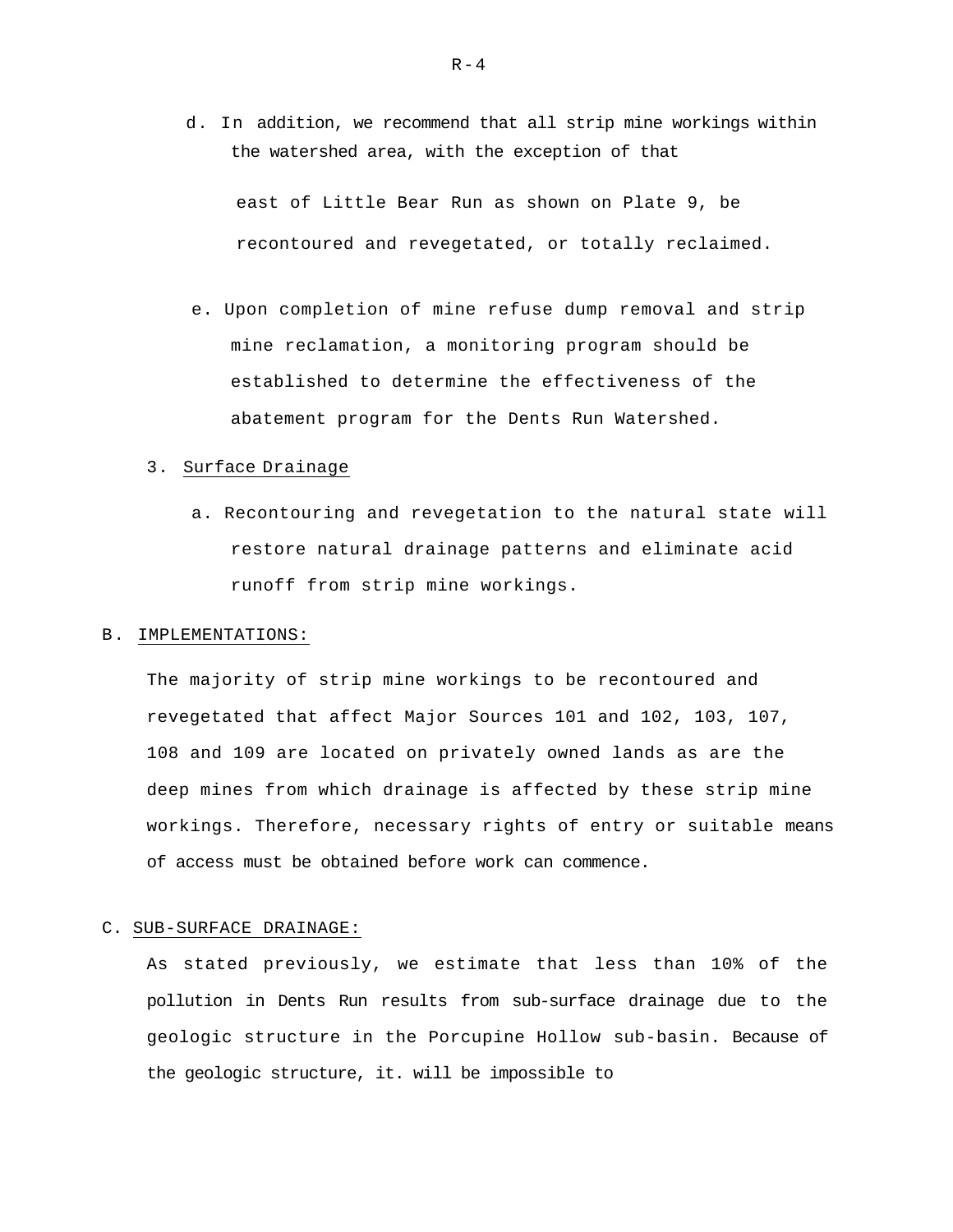completely eliminate acid contributions from this drainage.. However, since the sub-surface drainage results from absorption of surf ace waters, the amount of this drainage can be reduced by effecting a more rapid runoff of surface waters and eliminating ponding, therefore resulting in less waters percolating through the soil and following the impervious coal layer along the syncline to its collection point in Porcupine Hollow.

### D. ANTICIPATED RESULTS:

We estimate that total reclamation of strip mine workings will result in a reduction of pollution from major sources of approximately 60% with the same being true of Minor Sources 110, 111, 112 and 113. For minor sources not specifically identified, we estimate a 20% reduction in pollution. For Minor Sources 114 through 122, the mine refuse dumps, we estimate an average 807 reduction from removal of the dumps and reclamation of strip mine areas. Further, we estimate that total reclamation by recontouring, revegetation and surface water diversion of strip mine areas will achieve a reduction of 80% of pollution contributions from presently unreclaimed areas and a reduction of 40% of pollution contribution from those areas which presently are random reclaimed.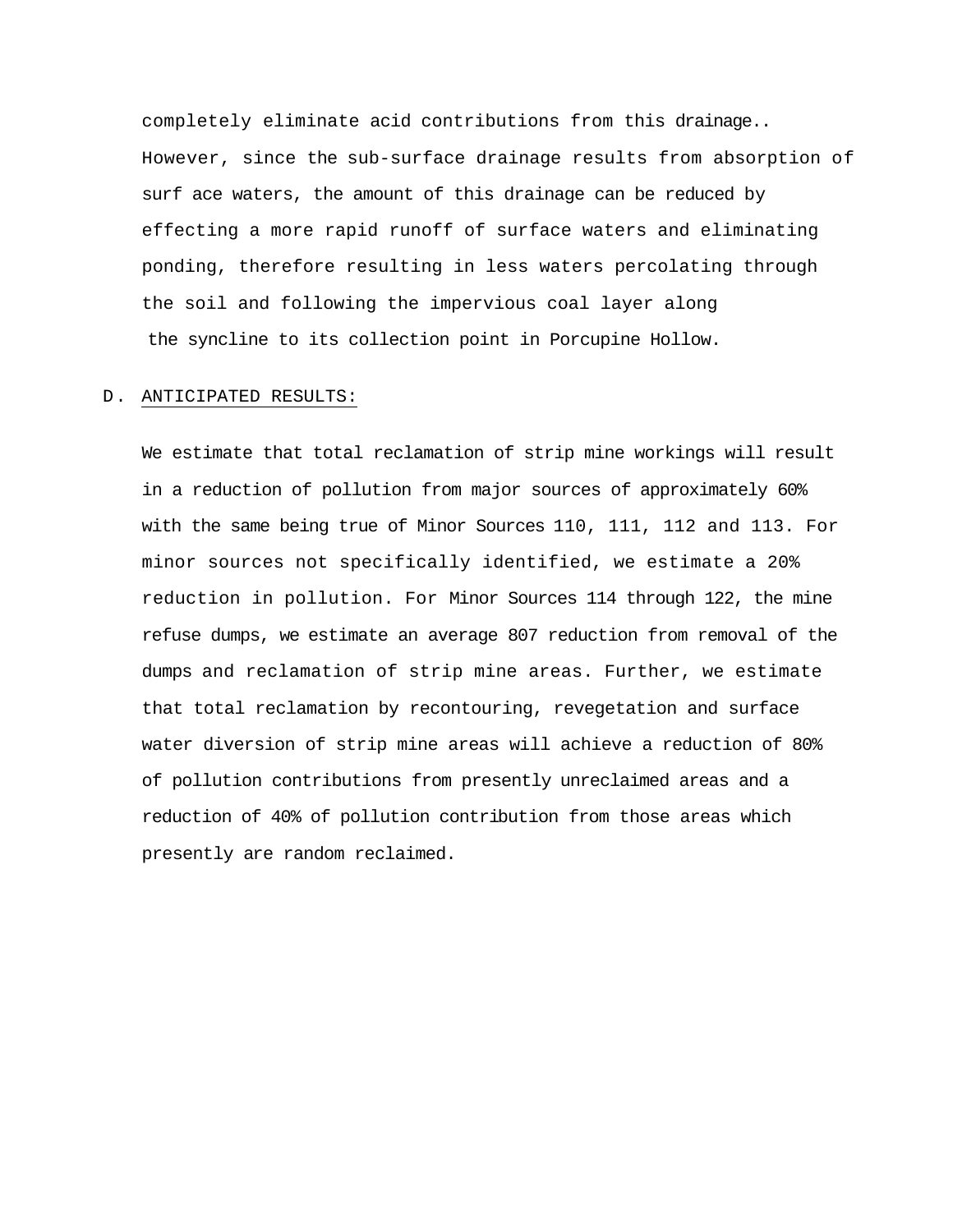#### E. CORRELATION WITH BENNETT BRANCH:

We would further recommend that an investigation into the effect of Dents Run on the pollution of Bennett Branch be made to determine what percentage of the average daily acid load in Bennett Branch is contributed by Dents Run. Such an investigation would involve establishing a correlation of flow and pollution in both streams over a given period. Such data

should be accumulated prior to embarking on a program involving a major expenditure to effect an abatement of pollution in Dents Run to ascertain the economic feasibility of the program. If the Dents Run contribution to Bennett Branch is relatively minor and abatement of pollution in Dents Run would not significantly reduce the pollution in Bennett Branch, the funds required for implementation of the Dents Run program might well be better utilized elsewhere.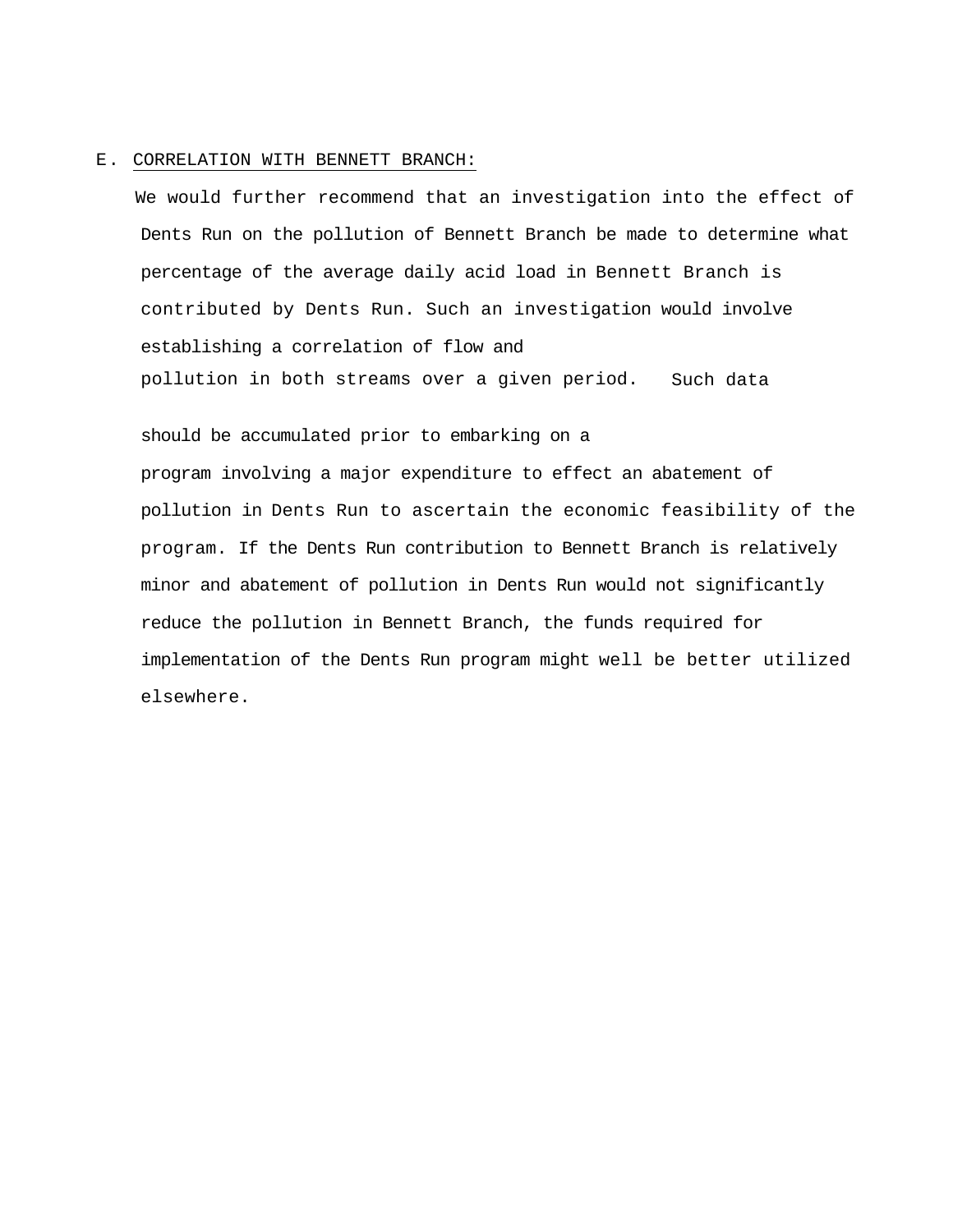#### COST ANALYSIS

Total strip mine reclamation is the recommendation of this report. However, it is also recommended that the removal of mine refuse dumps be correlated with strip mine reclamation by using mine refuse material as fill in recontouring of strip mine workings. Therefore, the cost estimate is presented in two phases, Phase A for mine refuse removal and Phase B for strip mine reclamation beyond the utilization of mine refuse.

| PHASE                  | Α         | В                                     |
|------------------------|-----------|---------------------------------------|
| COST                   | \$171,700 | \$2,794,000                           |
| % Total abatement of   |           |                                       |
| Acid Load in Watershed |           | 3.72% 145 lbs/day 61.81% 2409 lbs/day |

Summaries of Phase A and Phase B costs are presented on following pages. The estimated percent of pollution contribution for each source includes the measured value plus the estimated contribution from adjacent strip mine workings which we have recommended be totally reclaimed as the method for achieving abatement from all sources. This, in turn, has established the priority index for the various sources and produces a relationship between abatement costs and estimated percent of abatement expected.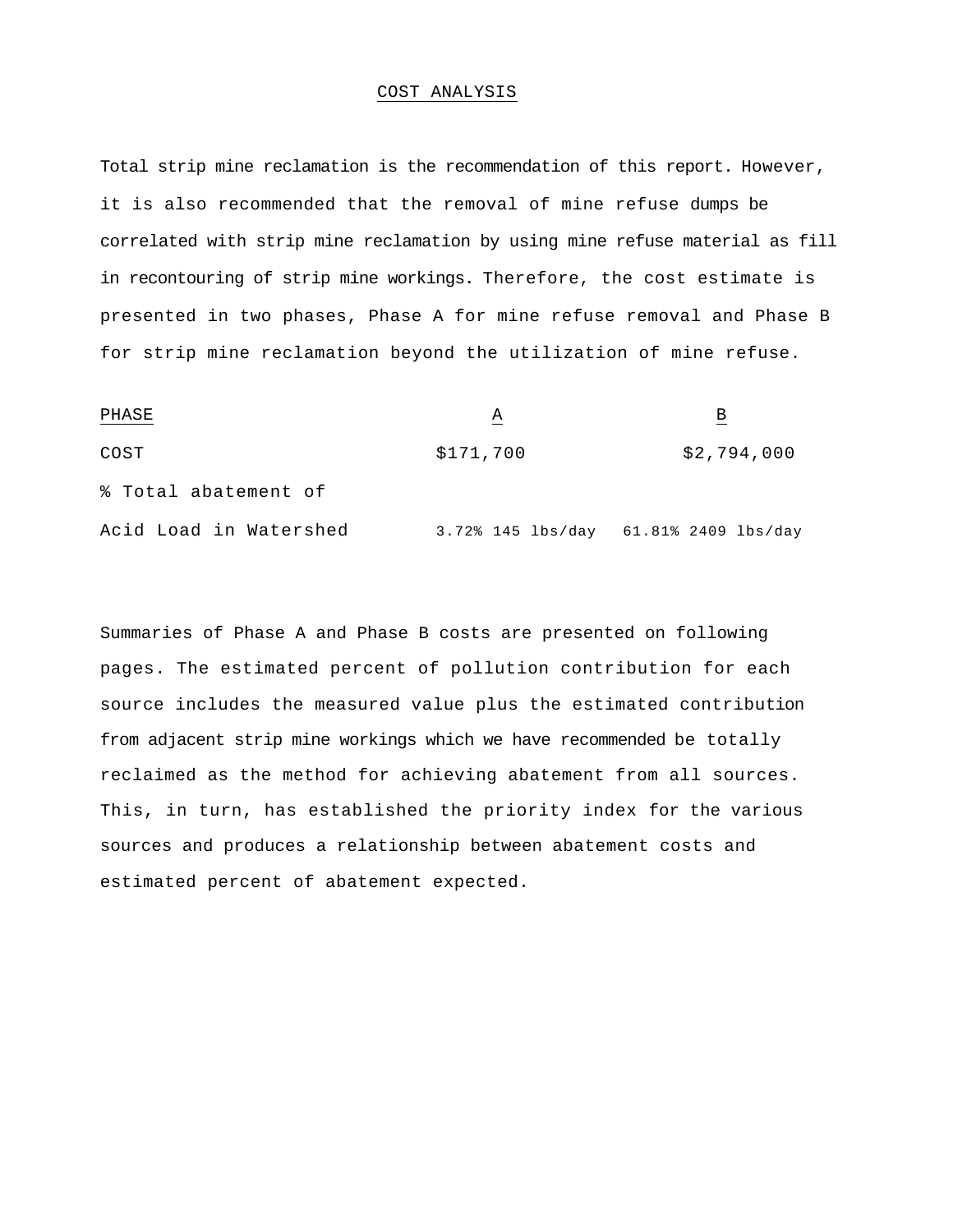| <b>NUMBER</b><br>SOURCE | PRIORITY<br><b>NUMBER</b> | <b>POLLUTION</b><br>EST. % | RECOMMENDED ABATEMENT<br>METHOD                                                                     | <b>COST</b> | EST. %<br>ABATEMENT<br>EST. | EST, %<br>POLLUTION<br><b>ABATED</b> | SUB-BASIN                        |
|-------------------------|---------------------------|----------------------------|-----------------------------------------------------------------------------------------------------|-------------|-----------------------------|--------------------------------------|----------------------------------|
| 114                     | $\mathbf{1}$              | 1.38                       | $\mathbf{p}$<br>dump-<br>Area<br>$\overline{\mathbf{0}}$<br>Remove mine refuse<br>reclaim Strip Min | \$47,700    | 72                          | .99                                  | Dents Run                        |
| 115                     | 22                        | $\cdot$ 14                 | dump-<br>Strip<br>Remove mine refuse<br>partially reclaim<br>$\blacktriangleleft$<br>Mine Area      | 8,500       | 86                          | 12                                   | Ho <sub>11ow</sub><br>Porcupine  |
| 116                     | 21                        | .17                        | dump-<br>Strip<br>Remove mine refuse<br>partially reclaim<br>$\blacktriangleleft$<br>Mine Area      | 8,800       | 88                          | $-15$                                | Ho <sub>11</sub> ow<br>Porcupine |
| 117                     | 17                        | .44                        | dump-<br>Strip<br>Remove mine refuse<br>partially reclaim<br>$\blacktriangleleft$<br>Area<br>Mine   | 14,500      | 88                          | .39                                  | Porcupine Hollow                 |
| 118                     | $\frac{1}{6}$             | .60                        | Remove mine refuse dump-<br>Strip<br>partially reclaim<br>Mine Area C<br>Mine Area                  | 21,800      | 89                          | .53                                  | Hollow<br>Porcupine              |
| 119                     | 20                        | .35                        | $dump-$<br>Strip<br>Remove mine refuse<br>reclaim<br>C<br>partially<br>Area<br>Mine                 | 14,000      | 89                          | $\overline{31}$                      | Porcupine Hollow                 |
| 120                     | 18                        | .42                        | dump-<br>Strip<br>Remove mine refuse<br>partially reclaim<br>Mine Area C                            | 15,300      | 89                          | .37                                  | Porcupine Hollow                 |
| 121                     | 23                        | $\cdot$ 21                 | $\mathbf{E}$<br>dump-<br>Area<br>Remove mine refuse<br>reclaim Strip Mine                           | 8,800       | $\overline{37}$             | 08                                   | Hollow<br>Porcupine              |
| 122                     | 12                        | 90.                        | Area D<br>dump-<br>Remove mine refuse<br>reclaim Strip Mine                                         | 32,300      | 87                          | .78                                  | Porcupine Hollow                 |
|                         |                           |                            |                                                                                                     | \$171,700   |                             | 3.72                                 |                                  |

PHASE A - COST SUMMARY

 $CA-2$ 

 $\overline{\phantom{a}}$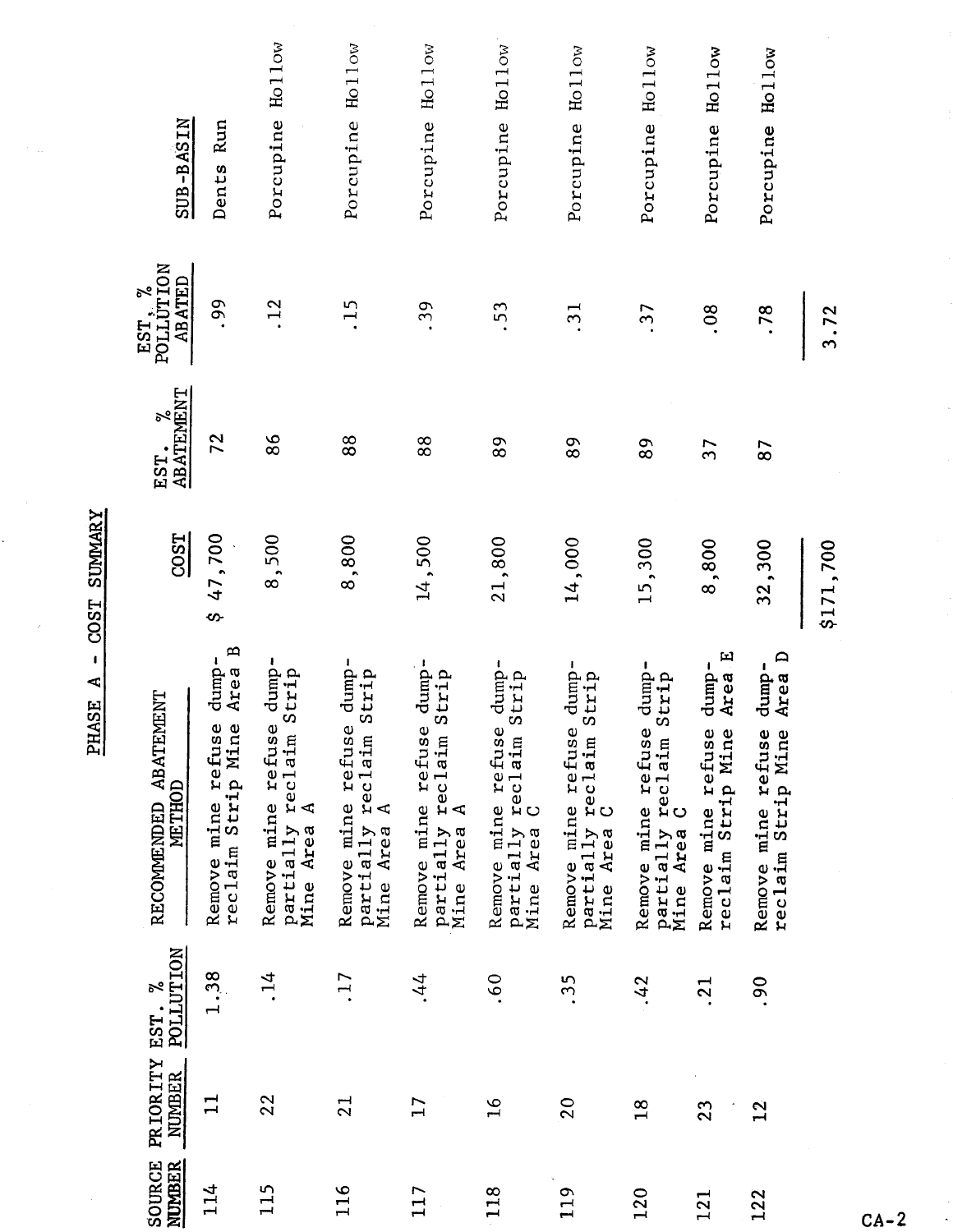|                                      |                             |  | EST<br>E |
|--------------------------------------|-----------------------------|--|----------|
| COST SUMMARY<br>ì<br>m<br>D<br>PHASE | MINE RECLAMATION<br>STRIP M |  |          |
|                                      |                             |  |          |

Ú,

| SUB-BASIN                                              | Hollow<br>Porcupine                                                            | Hollow<br>Porcupine                                                                   | Porcupine Hollow                                                                                                                    | Hollow<br>Porcupine                                                                                             | Hollow<br>Porcupine                                                                                                      | Hollow<br>Porcupine                                      | Porcupine Hollow                                           |
|--------------------------------------------------------|--------------------------------------------------------------------------------|---------------------------------------------------------------------------------------|-------------------------------------------------------------------------------------------------------------------------------------|-----------------------------------------------------------------------------------------------------------------|--------------------------------------------------------------------------------------------------------------------------|----------------------------------------------------------|------------------------------------------------------------|
| POLLUTION<br>ನ್<br>ABATED<br>EST.                      | 2.81                                                                           | 8.83                                                                                  | .67                                                                                                                                 | $\overline{35}$                                                                                                 | 58                                                                                                                       | 15.94                                                    | 12.56                                                      |
| <b>ABATEMENT</b><br>$\tilde{\sigma}$<br>EST.           | 55                                                                             | $\overline{6}$                                                                        | $\overline{6}$                                                                                                                      | $\overline{6}$                                                                                                  | $\overline{6}$                                                                                                           | 80                                                       | 65                                                         |
| <b>COST</b>                                            | 36,000<br>တ                                                                    | 200,000                                                                               | $\frac{1}{1}$                                                                                                                       |                                                                                                                 | ł<br>ł                                                                                                                   | 865,000                                                  | 696,000                                                    |
| <b>ACRES</b>                                           | $\frac{8}{18}$                                                                 | 52                                                                                    | $\frac{1}{1}$                                                                                                                       | $\frac{1}{1}$                                                                                                   | t<br>f.                                                                                                                  | 173                                                      | 162                                                        |
| RECOMMENDED ABATEMENT<br>METHOD                        | $\mathsf{d}$<br>ne<br>reclamation<br>strip mi<br>adjacent<br>workings<br>Total | $\overline{\mathfrak{g}}$<br>ne<br>Total reclamation<br>adjacent strip mi<br>workings | $i$ shed<br>$\&$ 109)<br>$\overline{f}$<br>adjacent strip mine<br>workings (accomplis)<br>with Sources 103 & 3<br>Total reclamation | adjacent strip mine<br>workings (accomplished<br>with Sources 103 & 109)<br>$\overline{a}$<br>Total reclamation | $\frac{109}{3}$<br>workings (accomplished<br>with Sources 103 & 109<br>0f<br>strip mine<br>Total reclamation<br>adjacent | Total reclamation of<br>adjacent strip mine<br>workings. | 0f<br>adjacent strip mine<br>Total reclamation<br>workings |
| (INC.STRIP<br>MINES)<br><b>POLLUTION</b><br>ಸಿ<br>EST. | 5.10                                                                           | 14.47                                                                                 | 1.12                                                                                                                                | .59                                                                                                             | .97                                                                                                                      | 19.92                                                    | 19.32                                                      |
| PRIORITY<br><b>NUMBER</b>                              | M                                                                              | $\overline{t}$                                                                        | $\mathbf{1}^4$                                                                                                                      | 19                                                                                                              | $\frac{5}{1}$                                                                                                            |                                                          | 2                                                          |
| SOURCE<br><b>NUMBER</b>                                | $\infty$<br>101<br>102                                                         | 103                                                                                   | 104                                                                                                                                 | 105                                                                                                             | 106                                                                                                                      | 107                                                      | 108                                                        |

 $CA-3$ 

 $\hat{\boldsymbol{\beta}}$